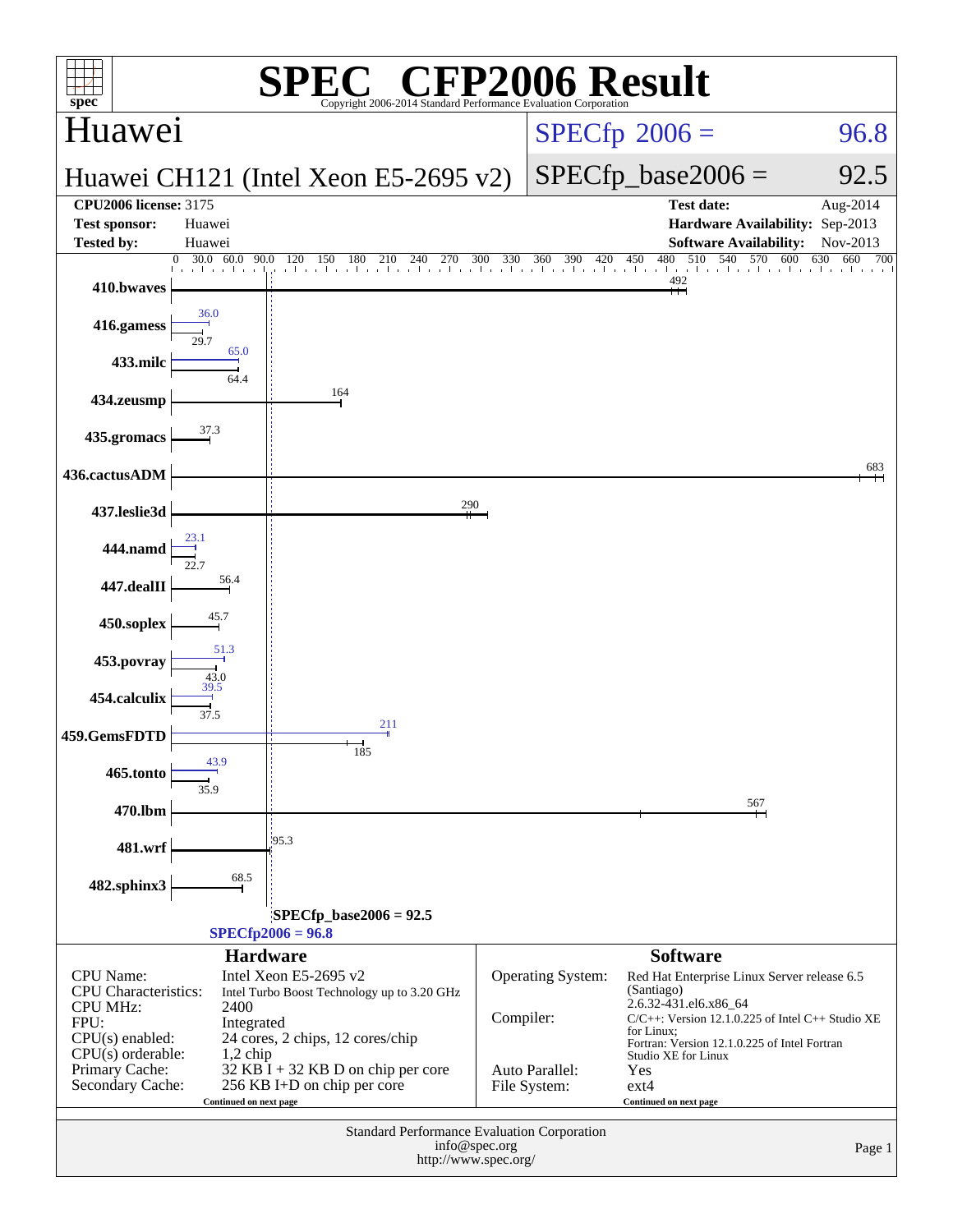

#### Huawei

### $SPECTp2006 = 96.8$

Huawei CH121 (Intel Xeon E5-2695 v2)

# $SPECTp\_base2006 = 92.5$

| <b>CPU2006 license: 3175</b>                                               |                                                                                                                                  |                                                                                    | <b>Test date:</b>                                             | Aug- $2014$ |
|----------------------------------------------------------------------------|----------------------------------------------------------------------------------------------------------------------------------|------------------------------------------------------------------------------------|---------------------------------------------------------------|-------------|
| <b>Test sponsor:</b>                                                       | Huawei                                                                                                                           |                                                                                    | Hardware Availability: Sep-2013                               |             |
| <b>Tested by:</b>                                                          | Huawei                                                                                                                           |                                                                                    | <b>Software Availability:</b>                                 | Nov-2013    |
| L3 Cache:<br>Other Cache:<br>Memory:<br>Disk Subsystem:<br>Other Hardware: | $30 \text{ MB I+D}$ on chip per chip<br>None<br>256 GB (16 x 16 GB 2Rx4 PC3-14900R-13, ECC)<br>1 x 300 GB SAS, 10000 RPM<br>None | <b>System State:</b><br><b>Base Pointers:</b><br>Peak Pointers:<br>Other Software: | Run level 3 (multi-user)<br>$64$ -bit<br>$32/64$ -bit<br>None |             |

| <b>Results Table</b> |                                                                                                          |       |                |             |                |       |                |              |                |              |                |              |
|----------------------|----------------------------------------------------------------------------------------------------------|-------|----------------|-------------|----------------|-------|----------------|--------------|----------------|--------------|----------------|--------------|
|                      | <b>Base</b>                                                                                              |       |                | <b>Peak</b> |                |       |                |              |                |              |                |              |
| <b>Benchmark</b>     | <b>Seconds</b>                                                                                           | Ratio | <b>Seconds</b> | Ratio       | <b>Seconds</b> | Ratio | <b>Seconds</b> | <b>Ratio</b> | <b>Seconds</b> | <b>Ratio</b> | <b>Seconds</b> | <b>Ratio</b> |
| 410.bwayes           | 28.0                                                                                                     | 485   | 27.2           | 499         | 27.6           | 492   | 28.0           | 485          | 27.2           | 499          | 27.6           | 492          |
| 416.gamess           | 659                                                                                                      | 29.7  | 659            | 29.7        | 659            | 29.7  | 544            | 36.0         | 545            | 36.0         | 544            | 36.0         |
| $433$ .milc          | 143                                                                                                      | 64.4  | 143            | 64.3        | 142            | 64.6  | 141            | 65.0         | 141            | 65.0         | 141            | 64.9         |
| 434.zeusmp           | 55.6                                                                                                     | 164   | 55.6           | 164         | 55.2           | 165   | 55.6           | 164          | 55.6           | 164          | 55.2           | 165          |
| 435.gromacs          | 191                                                                                                      | 37.3  | 191            | 37.4        | 191            | 37.3  | <b>191</b>     | 37.3         | 191            | 37.4         | 191            | 37.3         |
| 436.cactusADM        | 17.5                                                                                                     | 683   | 17.3           | 691         | 17.9           | 668   | 17.5           | 683          | 17.3           | 691          | 17.9           | 668          |
| 437.leslie3d         | 32.8                                                                                                     | 286   | 32.4           | 290         | 30.6           | 307   | 32.8           | 286          | 32.4           | 290          | 30.6           | 307          |
| 444.namd             | 354                                                                                                      | 22.7  | 354            | 22.7        | 354            | 22.7  | 348            | 23.1         | 348            | 23.1         | 348            | 23.1         |
| 447.dealII           | 203                                                                                                      | 56.4  | 203            | 56.3        | 203            | 56.4  | 203            | 56.4         | 203            | 56.3         | 203            | 56.4         |
| 450.soplex           | 182                                                                                                      | 45.7  | 182            | 45.7        | 183            | 45.6  | 182            | 45.7         | 182            | 45.7         | 183            | 45.6         |
| 453.povray           | 123                                                                                                      | 43.3  | 124            | 42.9        | 124            | 43.0  | 104            | 51.3         | 104            | 51.3         | 105            | 50.5         |
| 454.calculix         | 219                                                                                                      | 37.6  | 221            | 37.3        | 220            | 37.5  | 209            | 39.5         | 209            | 39.5         | 209            | 39.6         |
| 459.GemsFDTD         | 57.2                                                                                                     | 185   | 62.2           | 170         | 57.0           | 186   | 50.3           | 211          | 50.3           | 211          | 50.7           | 209          |
| 465.tonto            | 274                                                                                                      | 35.9  | 278            | 35.4        | 274            | 35.9  | 224            | 43.9         | 224            | 43.9         | 224            | 43.8         |
| 470.1bm              | 23.8                                                                                                     | 577   | 30.2           | 455         | 24.2           | 567   | 23.8           | 577          | 30.2           | 455          | 24.2           | 567          |
| 481.wrf              | 118                                                                                                      | 94.9  | 117            | 95.3        | 117            | 95.3  | 118            | 94.9         | 117            | 95.3         | <b>117</b>     | 95.3         |
| 482.sphinx3          | 284                                                                                                      | 68.6  | 286            | 68.0        | 285            | 68.5  | 284            | 68.6         | 286            | 68.0         | 285            | 68.5         |
|                      | Results appear in the order in which they were run. Bold underlined text indicates a median measurement. |       |                |             |                |       |                |              |                |              |                |              |

#### **[Operating System Notes](http://www.spec.org/auto/cpu2006/Docs/result-fields.html#OperatingSystemNotes)**

Stack size set to unlimited using "ulimit -s unlimited"

#### **[Platform Notes](http://www.spec.org/auto/cpu2006/Docs/result-fields.html#PlatformNotes)**

 BIOS configuration: Set Power Efficiency Mode to Custom Baseboard Management Controller used to adjust the fan speed to 100% Sysinfo program /spec/config/sysinfo.rev6800 \$Rev: 6800 \$ \$Date:: 2011-10-11 #\$ 6f2ebdff5032aaa42e583f96b07f99d3 running on localhost Sat Aug 30 15:03:10 2014

 This section contains SUT (System Under Test) info as seen by some common utilities. To remove or add to this section, see: <http://www.spec.org/cpu2006/Docs/config.html#sysinfo> Continued on next page

> Standard Performance Evaluation Corporation [info@spec.org](mailto:info@spec.org) <http://www.spec.org/>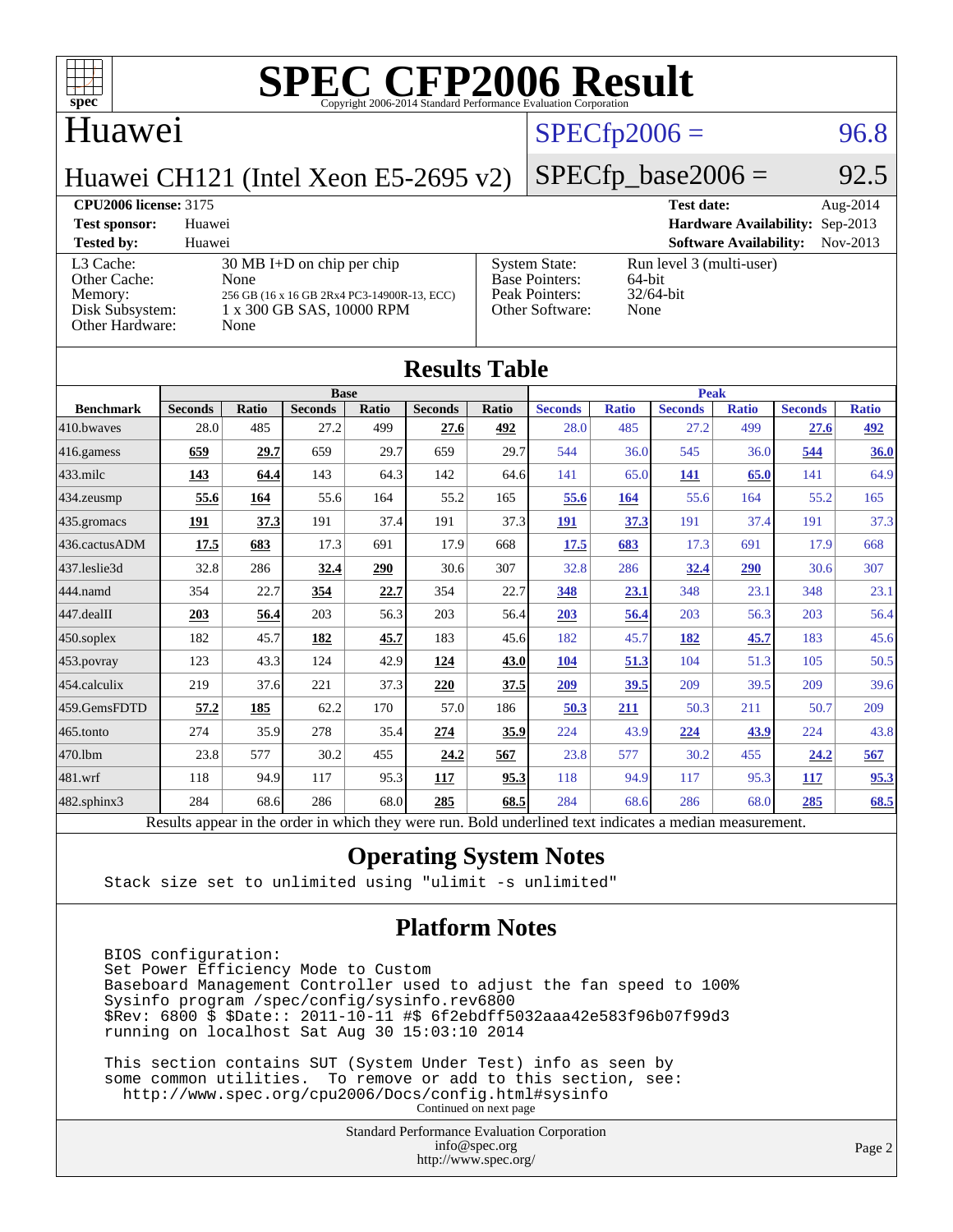

#### Huawei

 $SPECTp2006 = 96.8$ 

Huawei CH121 (Intel Xeon E5-2695 v2)  $SPECTp\_base2006 = 92.5$ 

**[Tested by:](http://www.spec.org/auto/cpu2006/Docs/result-fields.html#Testedby)** Huawei **[Software Availability:](http://www.spec.org/auto/cpu2006/Docs/result-fields.html#SoftwareAvailability)** Nov-2013

**[CPU2006 license:](http://www.spec.org/auto/cpu2006/Docs/result-fields.html#CPU2006license)** 3175 **[Test date:](http://www.spec.org/auto/cpu2006/Docs/result-fields.html#Testdate)** Aug-2014 **[Test sponsor:](http://www.spec.org/auto/cpu2006/Docs/result-fields.html#Testsponsor)** Huawei **[Hardware Availability:](http://www.spec.org/auto/cpu2006/Docs/result-fields.html#HardwareAvailability)** Sep-2013

#### **[Platform Notes \(Continued\)](http://www.spec.org/auto/cpu2006/Docs/result-fields.html#PlatformNotes)**

 From /proc/cpuinfo model name : Intel(R) Xeon(R) CPU E5-2695 v2 @ 2.40GHz 2 "physical id"s (chips) 24 "processors" cores, siblings (Caution: counting these is hw and system dependent. The following excerpts from /proc/cpuinfo might not be reliable. Use with caution.) cpu cores : 12 siblings : 12 physical 0: cores 0 1 2 3 4 5 8 9 10 11 12 13 physical 1: cores 0 1 2 3 4 5 8 9 10 11 12 13 cache size : 30720 KB From /proc/meminfo MemTotal: 264478184 kB HugePages\_Total: 0 Hugepagesize: 2048 kB /usr/bin/lsb\_release -d Red Hat Enterprise Linux Server release 6.5 (Santiago) From /etc/\*release\* /etc/\*version\* redhat-release: Red Hat Enterprise Linux Server release 6.5 (Santiago) system-release: Red Hat Enterprise Linux Server release 6.5 (Santiago) system-release-cpe: cpe:/o:redhat:enterprise\_linux:6server:ga:server uname -a: Linux localhost 2.6.32-431.el6.x86\_64 #1 SMP Sun Nov 10 22:19:54 EST 2013 x86\_64 x86\_64 x86\_64 GNU/Linux run-level 3 Aug 29 21:44 SPEC is set to: /spec<br>Filesystem Type Type Size Used Avail Use% Mounted on /dev/sda2 ext4 272G 117G 142G 46% / Additional information from dmidecode: Memory: 4x Hynix HMT42GR7AFR4C-RD 16 GB 1867 MHz 2 rank 12x Samsung M393B2G70DB0-CMA 16 GB 1867 MHz 2 rank (End of data from sysinfo program)

#### **[General Notes](http://www.spec.org/auto/cpu2006/Docs/result-fields.html#GeneralNotes)**

```
Environment variables set by runspec before the start of the run:
KMP_AFFINITY = "granularity=fine,compact,0,1"
LD_LIBRARY_PATH = "/spec/libs/32:/spec/libs/64"
OMP NUM THREADS = "24"
```
Continued on next page

Standard Performance Evaluation Corporation [info@spec.org](mailto:info@spec.org) <http://www.spec.org/>

Page 3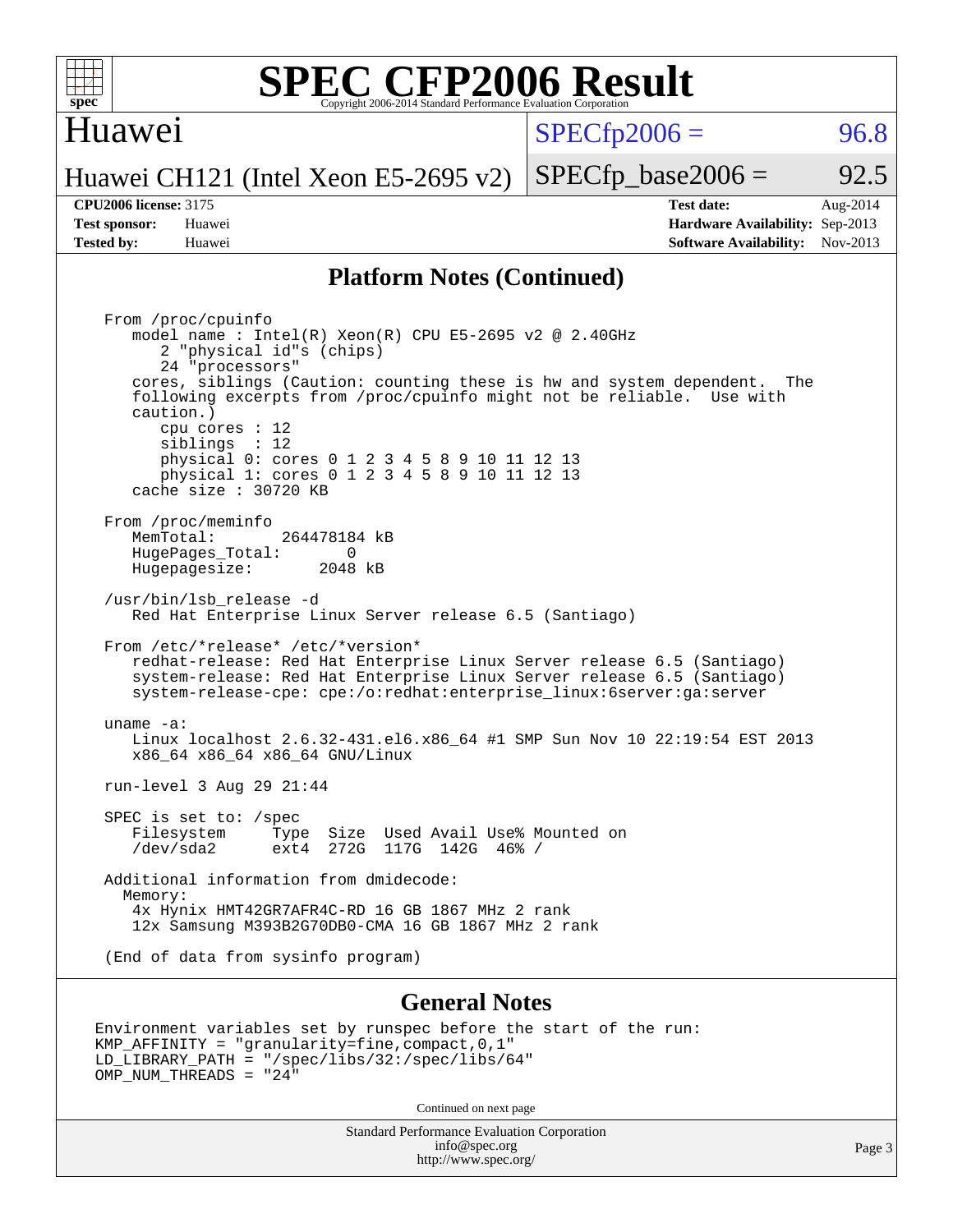

#### Huawei

 $SPECTp2006 = 96.8$ 

Huawei CH121 (Intel Xeon E5-2695 v2)

**[CPU2006 license:](http://www.spec.org/auto/cpu2006/Docs/result-fields.html#CPU2006license)** 3175 **[Test date:](http://www.spec.org/auto/cpu2006/Docs/result-fields.html#Testdate)** Aug-2014 **[Test sponsor:](http://www.spec.org/auto/cpu2006/Docs/result-fields.html#Testsponsor)** Huawei **[Hardware Availability:](http://www.spec.org/auto/cpu2006/Docs/result-fields.html#HardwareAvailability)** Sep-2013 **[Tested by:](http://www.spec.org/auto/cpu2006/Docs/result-fields.html#Testedby)** Huawei **[Software Availability:](http://www.spec.org/auto/cpu2006/Docs/result-fields.html#SoftwareAvailability)** Nov-2013

 $SPECTp\_base2006 = 92.5$ 

#### **[General Notes \(Continued\)](http://www.spec.org/auto/cpu2006/Docs/result-fields.html#GeneralNotes)**

 Binaries compiled on a system with 2 x Xeon X5645 CPU + 16GB memory using RHEL 6.1 Transparent Huge Pages enabled with: echo always > /sys/kernel/mm/redhat\_transparent\_hugepage/enabled

## **[Base Compiler Invocation](http://www.spec.org/auto/cpu2006/Docs/result-fields.html#BaseCompilerInvocation)**

 $C$  benchmarks:<br>icc  $-m64$ 

[C++ benchmarks:](http://www.spec.org/auto/cpu2006/Docs/result-fields.html#CXXbenchmarks) [icpc -m64](http://www.spec.org/cpu2006/results/res2014q3/cpu2006-20140905-31211.flags.html#user_CXXbase_intel_icpc_64bit_bedb90c1146cab66620883ef4f41a67e)

[Fortran benchmarks](http://www.spec.org/auto/cpu2006/Docs/result-fields.html#Fortranbenchmarks): [ifort -m64](http://www.spec.org/cpu2006/results/res2014q3/cpu2006-20140905-31211.flags.html#user_FCbase_intel_ifort_64bit_ee9d0fb25645d0210d97eb0527dcc06e)

[Benchmarks using both Fortran and C](http://www.spec.org/auto/cpu2006/Docs/result-fields.html#BenchmarksusingbothFortranandC):<br>icc -m64 ifort -m64  $-m64$  ifort  $-m64$ 

## **[Base Portability Flags](http://www.spec.org/auto/cpu2006/Docs/result-fields.html#BasePortabilityFlags)**

| 435.gromacs: -DSPEC_CPU_LP64 -nofor_main                       |
|----------------------------------------------------------------|
| 436.cactusADM: - DSPEC CPU LP64 - nofor main                   |
|                                                                |
|                                                                |
|                                                                |
|                                                                |
|                                                                |
| 454.calculix: - DSPEC CPU LP64 - nofor main                    |
|                                                                |
|                                                                |
|                                                                |
| 481.wrf: -DSPEC CPU_LP64 -DSPEC_CPU_CASE_FLAG -DSPEC_CPU_LINUX |
|                                                                |
|                                                                |

## **[Base Optimization Flags](http://www.spec.org/auto/cpu2006/Docs/result-fields.html#BaseOptimizationFlags)**

[C benchmarks](http://www.spec.org/auto/cpu2006/Docs/result-fields.html#Cbenchmarks): [-xAVX](http://www.spec.org/cpu2006/results/res2014q3/cpu2006-20140905-31211.flags.html#user_CCbase_f-xAVX) [-ipo](http://www.spec.org/cpu2006/results/res2014q3/cpu2006-20140905-31211.flags.html#user_CCbase_f-ipo) [-O3](http://www.spec.org/cpu2006/results/res2014q3/cpu2006-20140905-31211.flags.html#user_CCbase_f-O3) [-no-prec-div](http://www.spec.org/cpu2006/results/res2014q3/cpu2006-20140905-31211.flags.html#user_CCbase_f-no-prec-div) [-static](http://www.spec.org/cpu2006/results/res2014q3/cpu2006-20140905-31211.flags.html#user_CCbase_f-static) [-parallel](http://www.spec.org/cpu2006/results/res2014q3/cpu2006-20140905-31211.flags.html#user_CCbase_f-parallel) [-opt-prefetch](http://www.spec.org/cpu2006/results/res2014q3/cpu2006-20140905-31211.flags.html#user_CCbase_f-opt-prefetch) [-ansi-alias](http://www.spec.org/cpu2006/results/res2014q3/cpu2006-20140905-31211.flags.html#user_CCbase_f-ansi-alias)

Continued on next page

Standard Performance Evaluation Corporation [info@spec.org](mailto:info@spec.org) <http://www.spec.org/>

Page 4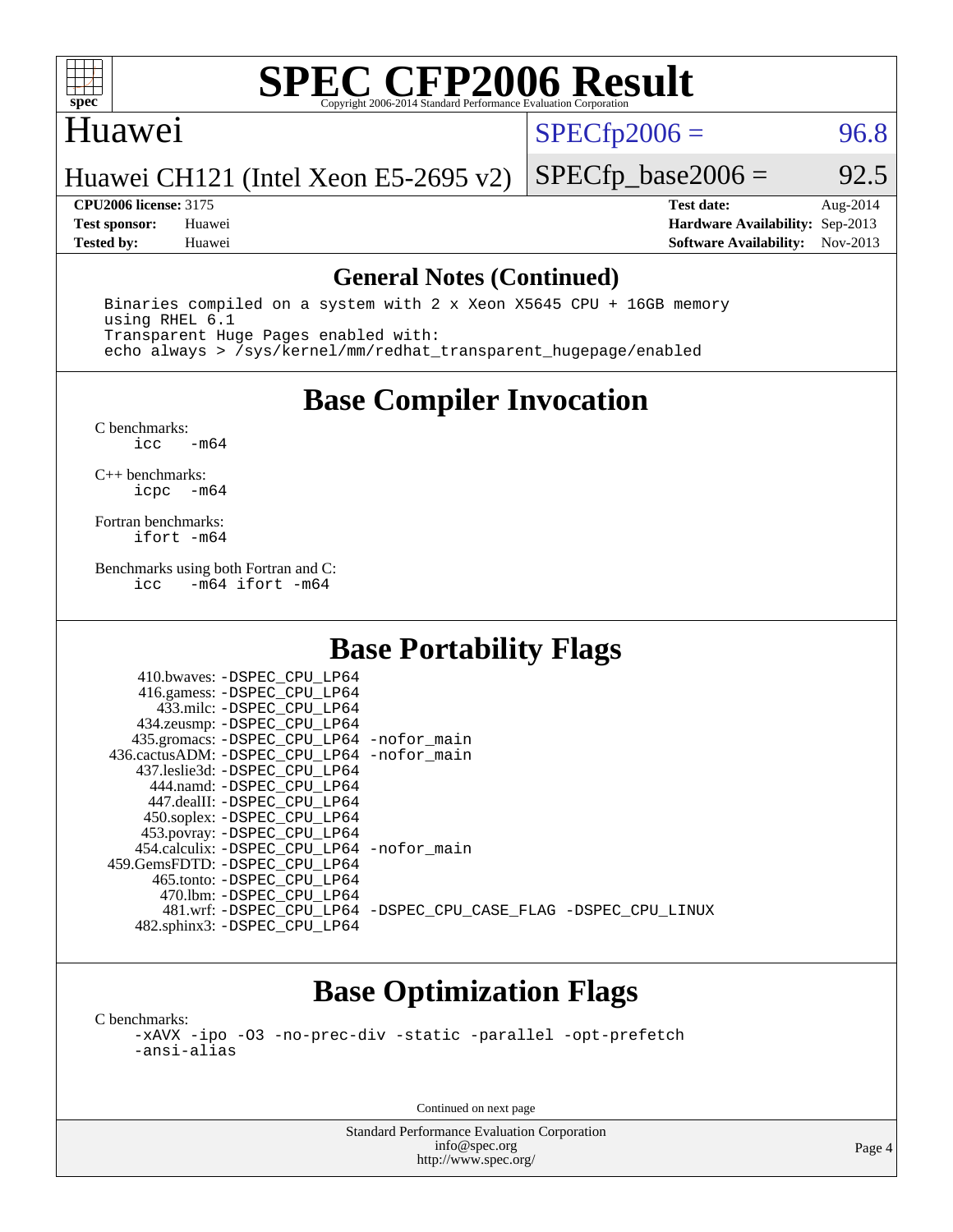

### Huawei

 $SPECTp2006 = 96.8$ 

Huawei CH121 (Intel Xeon E5-2695 v2)

**[CPU2006 license:](http://www.spec.org/auto/cpu2006/Docs/result-fields.html#CPU2006license)** 3175 **[Test date:](http://www.spec.org/auto/cpu2006/Docs/result-fields.html#Testdate)** Aug-2014 **[Test sponsor:](http://www.spec.org/auto/cpu2006/Docs/result-fields.html#Testsponsor)** Huawei **[Hardware Availability:](http://www.spec.org/auto/cpu2006/Docs/result-fields.html#HardwareAvailability)** Sep-2013 **[Tested by:](http://www.spec.org/auto/cpu2006/Docs/result-fields.html#Testedby)** Huawei **[Software Availability:](http://www.spec.org/auto/cpu2006/Docs/result-fields.html#SoftwareAvailability)** Nov-2013

 $SPECTp\_base2006 = 92.5$ 

## **[Base Optimization Flags \(Continued\)](http://www.spec.org/auto/cpu2006/Docs/result-fields.html#BaseOptimizationFlags)**

[C++ benchmarks:](http://www.spec.org/auto/cpu2006/Docs/result-fields.html#CXXbenchmarks) [-xAVX](http://www.spec.org/cpu2006/results/res2014q3/cpu2006-20140905-31211.flags.html#user_CXXbase_f-xAVX) [-ipo](http://www.spec.org/cpu2006/results/res2014q3/cpu2006-20140905-31211.flags.html#user_CXXbase_f-ipo) [-O3](http://www.spec.org/cpu2006/results/res2014q3/cpu2006-20140905-31211.flags.html#user_CXXbase_f-O3) [-no-prec-div](http://www.spec.org/cpu2006/results/res2014q3/cpu2006-20140905-31211.flags.html#user_CXXbase_f-no-prec-div) [-static](http://www.spec.org/cpu2006/results/res2014q3/cpu2006-20140905-31211.flags.html#user_CXXbase_f-static) [-opt-prefetch](http://www.spec.org/cpu2006/results/res2014q3/cpu2006-20140905-31211.flags.html#user_CXXbase_f-opt-prefetch) [-ansi-alias](http://www.spec.org/cpu2006/results/res2014q3/cpu2006-20140905-31211.flags.html#user_CXXbase_f-ansi-alias) [Fortran benchmarks](http://www.spec.org/auto/cpu2006/Docs/result-fields.html#Fortranbenchmarks): [-xAVX](http://www.spec.org/cpu2006/results/res2014q3/cpu2006-20140905-31211.flags.html#user_FCbase_f-xAVX) [-ipo](http://www.spec.org/cpu2006/results/res2014q3/cpu2006-20140905-31211.flags.html#user_FCbase_f-ipo) [-O3](http://www.spec.org/cpu2006/results/res2014q3/cpu2006-20140905-31211.flags.html#user_FCbase_f-O3) [-no-prec-div](http://www.spec.org/cpu2006/results/res2014q3/cpu2006-20140905-31211.flags.html#user_FCbase_f-no-prec-div) [-static](http://www.spec.org/cpu2006/results/res2014q3/cpu2006-20140905-31211.flags.html#user_FCbase_f-static) [-parallel](http://www.spec.org/cpu2006/results/res2014q3/cpu2006-20140905-31211.flags.html#user_FCbase_f-parallel) [-opt-prefetch](http://www.spec.org/cpu2006/results/res2014q3/cpu2006-20140905-31211.flags.html#user_FCbase_f-opt-prefetch) [Benchmarks using both Fortran and C](http://www.spec.org/auto/cpu2006/Docs/result-fields.html#BenchmarksusingbothFortranandC):

[-xAVX](http://www.spec.org/cpu2006/results/res2014q3/cpu2006-20140905-31211.flags.html#user_CC_FCbase_f-xAVX) [-ipo](http://www.spec.org/cpu2006/results/res2014q3/cpu2006-20140905-31211.flags.html#user_CC_FCbase_f-ipo) [-O3](http://www.spec.org/cpu2006/results/res2014q3/cpu2006-20140905-31211.flags.html#user_CC_FCbase_f-O3) [-no-prec-div](http://www.spec.org/cpu2006/results/res2014q3/cpu2006-20140905-31211.flags.html#user_CC_FCbase_f-no-prec-div) [-static](http://www.spec.org/cpu2006/results/res2014q3/cpu2006-20140905-31211.flags.html#user_CC_FCbase_f-static) [-parallel](http://www.spec.org/cpu2006/results/res2014q3/cpu2006-20140905-31211.flags.html#user_CC_FCbase_f-parallel) [-opt-prefetch](http://www.spec.org/cpu2006/results/res2014q3/cpu2006-20140905-31211.flags.html#user_CC_FCbase_f-opt-prefetch) [-ansi-alias](http://www.spec.org/cpu2006/results/res2014q3/cpu2006-20140905-31211.flags.html#user_CC_FCbase_f-ansi-alias)

### **[Peak Compiler Invocation](http://www.spec.org/auto/cpu2006/Docs/result-fields.html#PeakCompilerInvocation)**

[C benchmarks](http://www.spec.org/auto/cpu2006/Docs/result-fields.html#Cbenchmarks):  $\frac{1}{2}$ cc  $-\text{m64}$ 

[C++ benchmarks:](http://www.spec.org/auto/cpu2006/Docs/result-fields.html#CXXbenchmarks) [icpc -m64](http://www.spec.org/cpu2006/results/res2014q3/cpu2006-20140905-31211.flags.html#user_CXXpeak_intel_icpc_64bit_bedb90c1146cab66620883ef4f41a67e)

[Fortran benchmarks](http://www.spec.org/auto/cpu2006/Docs/result-fields.html#Fortranbenchmarks): [ifort -m64](http://www.spec.org/cpu2006/results/res2014q3/cpu2006-20140905-31211.flags.html#user_FCpeak_intel_ifort_64bit_ee9d0fb25645d0210d97eb0527dcc06e)

[Benchmarks using both Fortran and C](http://www.spec.org/auto/cpu2006/Docs/result-fields.html#BenchmarksusingbothFortranandC): [icc -m64](http://www.spec.org/cpu2006/results/res2014q3/cpu2006-20140905-31211.flags.html#user_CC_FCpeak_intel_icc_64bit_0b7121f5ab7cfabee23d88897260401c) [ifort -m64](http://www.spec.org/cpu2006/results/res2014q3/cpu2006-20140905-31211.flags.html#user_CC_FCpeak_intel_ifort_64bit_ee9d0fb25645d0210d97eb0527dcc06e)

#### **[Peak Portability Flags](http://www.spec.org/auto/cpu2006/Docs/result-fields.html#PeakPortabilityFlags)**

Same as Base Portability Flags

## **[Peak Optimization Flags](http://www.spec.org/auto/cpu2006/Docs/result-fields.html#PeakOptimizationFlags)**

[C benchmarks](http://www.spec.org/auto/cpu2006/Docs/result-fields.html#Cbenchmarks):

 433.milc: [-xAVX](http://www.spec.org/cpu2006/results/res2014q3/cpu2006-20140905-31211.flags.html#user_peakPASS2_CFLAGSPASS2_LDFLAGS433_milc_f-xAVX)(pass 2) [-prof-gen](http://www.spec.org/cpu2006/results/res2014q3/cpu2006-20140905-31211.flags.html#user_peakPASS1_CFLAGSPASS1_LDFLAGS433_milc_prof_gen_e43856698f6ca7b7e442dfd80e94a8fc)(pass 1) [-ipo](http://www.spec.org/cpu2006/results/res2014q3/cpu2006-20140905-31211.flags.html#user_peakPASS2_CFLAGSPASS2_LDFLAGS433_milc_f-ipo)(pass 2) [-O3](http://www.spec.org/cpu2006/results/res2014q3/cpu2006-20140905-31211.flags.html#user_peakPASS2_CFLAGSPASS2_LDFLAGS433_milc_f-O3)(pass 2) [-no-prec-div](http://www.spec.org/cpu2006/results/res2014q3/cpu2006-20140905-31211.flags.html#user_peakPASS2_CFLAGSPASS2_LDFLAGS433_milc_f-no-prec-div)(pass 2) [-prof-use](http://www.spec.org/cpu2006/results/res2014q3/cpu2006-20140905-31211.flags.html#user_peakPASS2_CFLAGSPASS2_LDFLAGS433_milc_prof_use_bccf7792157ff70d64e32fe3e1250b55)(pass 2) [-static](http://www.spec.org/cpu2006/results/res2014q3/cpu2006-20140905-31211.flags.html#user_peakOPTIMIZE433_milc_f-static) [-auto-ilp32](http://www.spec.org/cpu2006/results/res2014q3/cpu2006-20140905-31211.flags.html#user_peakCOPTIMIZE433_milc_f-auto-ilp32) [-ansi-alias](http://www.spec.org/cpu2006/results/res2014q3/cpu2006-20140905-31211.flags.html#user_peakCOPTIMIZE433_milc_f-ansi-alias)

 $470.$ lbm: basepeak = yes

482.sphinx3: basepeak = yes

[C++ benchmarks:](http://www.spec.org/auto/cpu2006/Docs/result-fields.html#CXXbenchmarks)

444.namd:  $-xAVX(pass 2)$  $-xAVX(pass 2)$  [-prof-gen](http://www.spec.org/cpu2006/results/res2014q3/cpu2006-20140905-31211.flags.html#user_peakPASS1_CXXFLAGSPASS1_LDFLAGS444_namd_prof_gen_e43856698f6ca7b7e442dfd80e94a8fc)(pass 1) [-ipo](http://www.spec.org/cpu2006/results/res2014q3/cpu2006-20140905-31211.flags.html#user_peakPASS2_CXXFLAGSPASS2_LDFLAGS444_namd_f-ipo)(pass 2) [-O3](http://www.spec.org/cpu2006/results/res2014q3/cpu2006-20140905-31211.flags.html#user_peakPASS2_CXXFLAGSPASS2_LDFLAGS444_namd_f-O3)(pass 2) [-no-prec-div](http://www.spec.org/cpu2006/results/res2014q3/cpu2006-20140905-31211.flags.html#user_peakPASS2_CXXFLAGSPASS2_LDFLAGS444_namd_f-no-prec-div)(pass 2) [-prof-use](http://www.spec.org/cpu2006/results/res2014q3/cpu2006-20140905-31211.flags.html#user_peakPASS2_CXXFLAGSPASS2_LDFLAGS444_namd_prof_use_bccf7792157ff70d64e32fe3e1250b55)(pass 2) [-fno-alias](http://www.spec.org/cpu2006/results/res2014q3/cpu2006-20140905-31211.flags.html#user_peakCXXOPTIMIZEOPTIMIZE444_namd_f-no-alias_694e77f6c5a51e658e82ccff53a9e63a) [-auto-ilp32](http://www.spec.org/cpu2006/results/res2014q3/cpu2006-20140905-31211.flags.html#user_peakCXXOPTIMIZE444_namd_f-auto-ilp32)

Continued on next page

Standard Performance Evaluation Corporation [info@spec.org](mailto:info@spec.org) <http://www.spec.org/>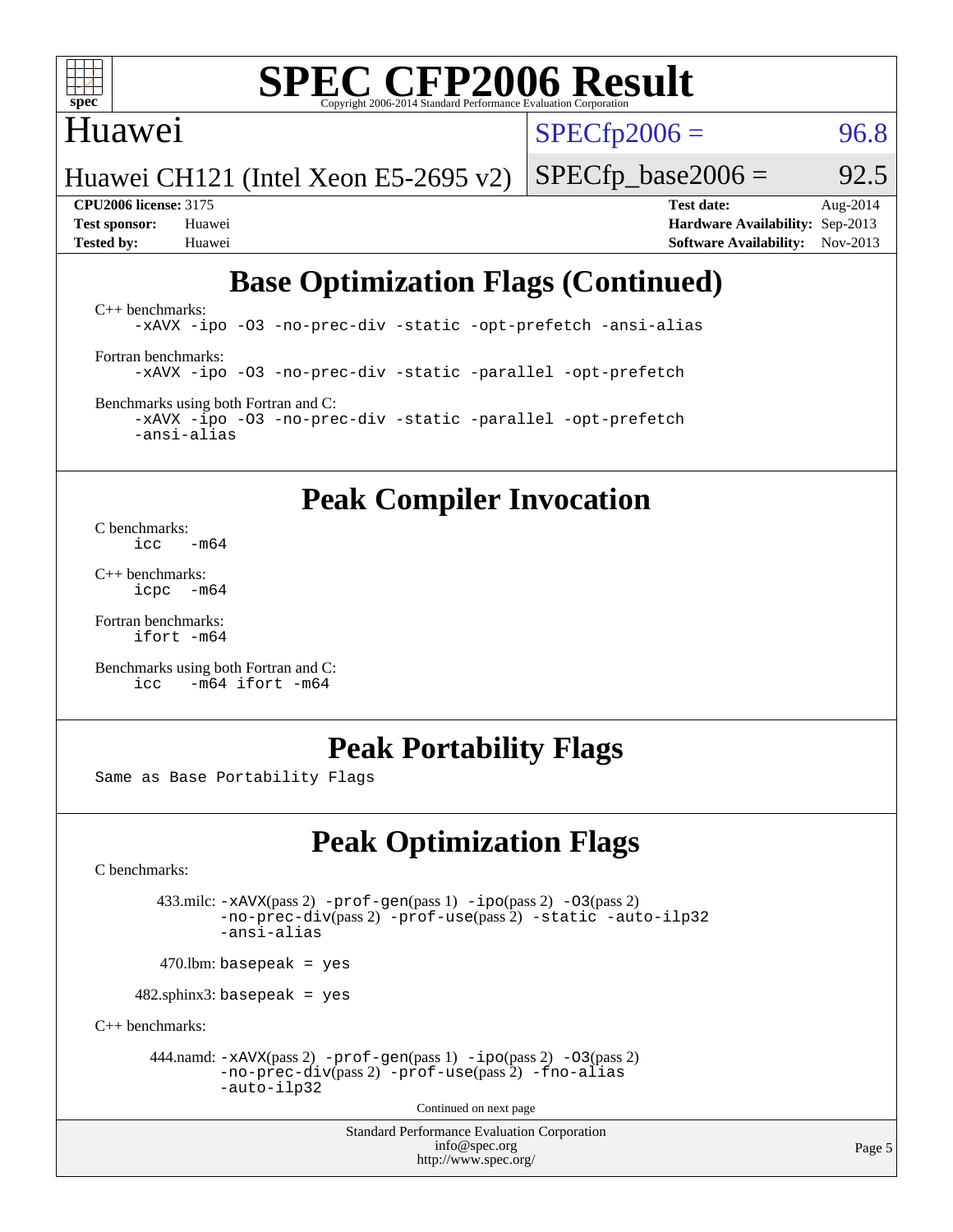

Huawei

 $SPECTp2006 = 96.8$ 

Huawei CH121 (Intel Xeon E5-2695 v2)

**[CPU2006 license:](http://www.spec.org/auto/cpu2006/Docs/result-fields.html#CPU2006license)** 3175 **[Test date:](http://www.spec.org/auto/cpu2006/Docs/result-fields.html#Testdate)** Aug-2014 **[Test sponsor:](http://www.spec.org/auto/cpu2006/Docs/result-fields.html#Testsponsor)** Huawei **[Hardware Availability:](http://www.spec.org/auto/cpu2006/Docs/result-fields.html#HardwareAvailability)** Sep-2013 **[Tested by:](http://www.spec.org/auto/cpu2006/Docs/result-fields.html#Testedby)** Huawei **[Software Availability:](http://www.spec.org/auto/cpu2006/Docs/result-fields.html#SoftwareAvailability)** Nov-2013

 $SPECTp\_base2006 = 92.5$ 

## **[Peak Optimization Flags \(Continued\)](http://www.spec.org/auto/cpu2006/Docs/result-fields.html#PeakOptimizationFlags)**

 447.dealII: basepeak = yes  $450$ .soplex: basepeak = yes 453.povray: [-xAVX](http://www.spec.org/cpu2006/results/res2014q3/cpu2006-20140905-31211.flags.html#user_peakPASS2_CXXFLAGSPASS2_LDFLAGS453_povray_f-xAVX)(pass 2) [-prof-gen](http://www.spec.org/cpu2006/results/res2014q3/cpu2006-20140905-31211.flags.html#user_peakPASS1_CXXFLAGSPASS1_LDFLAGS453_povray_prof_gen_e43856698f6ca7b7e442dfd80e94a8fc)(pass 1) [-ipo](http://www.spec.org/cpu2006/results/res2014q3/cpu2006-20140905-31211.flags.html#user_peakPASS2_CXXFLAGSPASS2_LDFLAGS453_povray_f-ipo)(pass 2) [-O3](http://www.spec.org/cpu2006/results/res2014q3/cpu2006-20140905-31211.flags.html#user_peakPASS2_CXXFLAGSPASS2_LDFLAGS453_povray_f-O3)(pass 2) [-no-prec-div](http://www.spec.org/cpu2006/results/res2014q3/cpu2006-20140905-31211.flags.html#user_peakPASS2_CXXFLAGSPASS2_LDFLAGS453_povray_f-no-prec-div)(pass 2) [-prof-use](http://www.spec.org/cpu2006/results/res2014q3/cpu2006-20140905-31211.flags.html#user_peakPASS2_CXXFLAGSPASS2_LDFLAGS453_povray_prof_use_bccf7792157ff70d64e32fe3e1250b55)(pass 2) [-unroll4](http://www.spec.org/cpu2006/results/res2014q3/cpu2006-20140905-31211.flags.html#user_peakCXXOPTIMIZE453_povray_f-unroll_4e5e4ed65b7fd20bdcd365bec371b81f) [-ansi-alias](http://www.spec.org/cpu2006/results/res2014q3/cpu2006-20140905-31211.flags.html#user_peakCXXOPTIMIZE453_povray_f-ansi-alias) [Fortran benchmarks](http://www.spec.org/auto/cpu2006/Docs/result-fields.html#Fortranbenchmarks):  $410.bwaves: basepeak = yes$  416.gamess: [-xAVX](http://www.spec.org/cpu2006/results/res2014q3/cpu2006-20140905-31211.flags.html#user_peakPASS2_FFLAGSPASS2_LDFLAGS416_gamess_f-xAVX)(pass 2) [-prof-gen](http://www.spec.org/cpu2006/results/res2014q3/cpu2006-20140905-31211.flags.html#user_peakPASS1_FFLAGSPASS1_LDFLAGS416_gamess_prof_gen_e43856698f6ca7b7e442dfd80e94a8fc)(pass 1) [-ipo](http://www.spec.org/cpu2006/results/res2014q3/cpu2006-20140905-31211.flags.html#user_peakPASS2_FFLAGSPASS2_LDFLAGS416_gamess_f-ipo)(pass 2) [-O3](http://www.spec.org/cpu2006/results/res2014q3/cpu2006-20140905-31211.flags.html#user_peakPASS2_FFLAGSPASS2_LDFLAGS416_gamess_f-O3)(pass 2) [-no-prec-div](http://www.spec.org/cpu2006/results/res2014q3/cpu2006-20140905-31211.flags.html#user_peakPASS2_FFLAGSPASS2_LDFLAGS416_gamess_f-no-prec-div)(pass 2) [-prof-use](http://www.spec.org/cpu2006/results/res2014q3/cpu2006-20140905-31211.flags.html#user_peakPASS2_FFLAGSPASS2_LDFLAGS416_gamess_prof_use_bccf7792157ff70d64e32fe3e1250b55)(pass 2) [-unroll2](http://www.spec.org/cpu2006/results/res2014q3/cpu2006-20140905-31211.flags.html#user_peakOPTIMIZE416_gamess_f-unroll_784dae83bebfb236979b41d2422d7ec2) [-inline-level=0](http://www.spec.org/cpu2006/results/res2014q3/cpu2006-20140905-31211.flags.html#user_peakOPTIMIZE416_gamess_f-inline-level_318d07a09274ad25e8d15dbfaa68ba50) [-scalar-rep-](http://www.spec.org/cpu2006/results/res2014q3/cpu2006-20140905-31211.flags.html#user_peakOPTIMIZE416_gamess_f-disablescalarrep_abbcad04450fb118e4809c81d83c8a1d) [-static](http://www.spec.org/cpu2006/results/res2014q3/cpu2006-20140905-31211.flags.html#user_peakOPTIMIZE416_gamess_f-static) 434.zeusmp: basepeak = yes 437.leslie3d: basepeak = yes 459.GemsFDTD: [-xAVX](http://www.spec.org/cpu2006/results/res2014q3/cpu2006-20140905-31211.flags.html#user_peakPASS2_FFLAGSPASS2_LDFLAGS459_GemsFDTD_f-xAVX)(pass 2) [-prof-gen](http://www.spec.org/cpu2006/results/res2014q3/cpu2006-20140905-31211.flags.html#user_peakPASS1_FFLAGSPASS1_LDFLAGS459_GemsFDTD_prof_gen_e43856698f6ca7b7e442dfd80e94a8fc)(pass 1) [-ipo](http://www.spec.org/cpu2006/results/res2014q3/cpu2006-20140905-31211.flags.html#user_peakPASS2_FFLAGSPASS2_LDFLAGS459_GemsFDTD_f-ipo)(pass 2) [-O3](http://www.spec.org/cpu2006/results/res2014q3/cpu2006-20140905-31211.flags.html#user_peakPASS2_FFLAGSPASS2_LDFLAGS459_GemsFDTD_f-O3)(pass 2) [-no-prec-div](http://www.spec.org/cpu2006/results/res2014q3/cpu2006-20140905-31211.flags.html#user_peakPASS2_FFLAGSPASS2_LDFLAGS459_GemsFDTD_f-no-prec-div)(pass 2) [-prof-use](http://www.spec.org/cpu2006/results/res2014q3/cpu2006-20140905-31211.flags.html#user_peakPASS2_FFLAGSPASS2_LDFLAGS459_GemsFDTD_prof_use_bccf7792157ff70d64e32fe3e1250b55)(pass 2) [-unroll2](http://www.spec.org/cpu2006/results/res2014q3/cpu2006-20140905-31211.flags.html#user_peakOPTIMIZE459_GemsFDTD_f-unroll_784dae83bebfb236979b41d2422d7ec2) [-inline-level=0](http://www.spec.org/cpu2006/results/res2014q3/cpu2006-20140905-31211.flags.html#user_peakOPTIMIZE459_GemsFDTD_f-inline-level_318d07a09274ad25e8d15dbfaa68ba50) [-opt-prefetch](http://www.spec.org/cpu2006/results/res2014q3/cpu2006-20140905-31211.flags.html#user_peakOPTIMIZE459_GemsFDTD_f-opt-prefetch) [-parallel](http://www.spec.org/cpu2006/results/res2014q3/cpu2006-20140905-31211.flags.html#user_peakOPTIMIZE459_GemsFDTD_f-parallel) 465.tonto: [-xAVX](http://www.spec.org/cpu2006/results/res2014q3/cpu2006-20140905-31211.flags.html#user_peakPASS2_FFLAGSPASS2_LDFLAGS465_tonto_f-xAVX)(pass 2) [-prof-gen](http://www.spec.org/cpu2006/results/res2014q3/cpu2006-20140905-31211.flags.html#user_peakPASS1_FFLAGSPASS1_LDFLAGS465_tonto_prof_gen_e43856698f6ca7b7e442dfd80e94a8fc)(pass 1) [-ipo](http://www.spec.org/cpu2006/results/res2014q3/cpu2006-20140905-31211.flags.html#user_peakPASS2_FFLAGSPASS2_LDFLAGS465_tonto_f-ipo)(pass 2) [-O3](http://www.spec.org/cpu2006/results/res2014q3/cpu2006-20140905-31211.flags.html#user_peakPASS2_FFLAGSPASS2_LDFLAGS465_tonto_f-O3)(pass 2) [-no-prec-div](http://www.spec.org/cpu2006/results/res2014q3/cpu2006-20140905-31211.flags.html#user_peakPASS2_FFLAGSPASS2_LDFLAGS465_tonto_f-no-prec-div)(pass 2) [-prof-use](http://www.spec.org/cpu2006/results/res2014q3/cpu2006-20140905-31211.flags.html#user_peakPASS2_FFLAGSPASS2_LDFLAGS465_tonto_prof_use_bccf7792157ff70d64e32fe3e1250b55)(pass 2) [-inline-calloc](http://www.spec.org/cpu2006/results/res2014q3/cpu2006-20140905-31211.flags.html#user_peakOPTIMIZE465_tonto_f-inline-calloc) [-opt-malloc-options=3](http://www.spec.org/cpu2006/results/res2014q3/cpu2006-20140905-31211.flags.html#user_peakOPTIMIZE465_tonto_f-opt-malloc-options_13ab9b803cf986b4ee62f0a5998c2238) [-auto](http://www.spec.org/cpu2006/results/res2014q3/cpu2006-20140905-31211.flags.html#user_peakOPTIMIZE465_tonto_f-auto) [-unroll4](http://www.spec.org/cpu2006/results/res2014q3/cpu2006-20140905-31211.flags.html#user_peakOPTIMIZE465_tonto_f-unroll_4e5e4ed65b7fd20bdcd365bec371b81f) [Benchmarks using both Fortran and C](http://www.spec.org/auto/cpu2006/Docs/result-fields.html#BenchmarksusingbothFortranandC): 435.gromacs: basepeak = yes  $436.cactusADM:basepeak = yes$  454.calculix: [-xAVX](http://www.spec.org/cpu2006/results/res2014q3/cpu2006-20140905-31211.flags.html#user_peakOPTIMIZE454_calculix_f-xAVX) [-ipo](http://www.spec.org/cpu2006/results/res2014q3/cpu2006-20140905-31211.flags.html#user_peakOPTIMIZE454_calculix_f-ipo) [-O3](http://www.spec.org/cpu2006/results/res2014q3/cpu2006-20140905-31211.flags.html#user_peakOPTIMIZE454_calculix_f-O3) [-no-prec-div](http://www.spec.org/cpu2006/results/res2014q3/cpu2006-20140905-31211.flags.html#user_peakOPTIMIZE454_calculix_f-no-prec-div) [-auto-ilp32](http://www.spec.org/cpu2006/results/res2014q3/cpu2006-20140905-31211.flags.html#user_peakCOPTIMIZE454_calculix_f-auto-ilp32) [-ansi-alias](http://www.spec.org/cpu2006/results/res2014q3/cpu2006-20140905-31211.flags.html#user_peakCOPTIMIZE454_calculix_f-ansi-alias)  $481$ .wrf: basepeak = yes The flags files that were used to format this result can be browsed at <http://www.spec.org/cpu2006/flags/Intel-ic12.1-official-linux64.20120912.html> <http://www.spec.org/cpu2006/flags/Huawei-Platform-Settings-V1.0-IVB-RevG.html> You can also download the XML flags sources by saving the following links: <http://www.spec.org/cpu2006/flags/Intel-ic12.1-official-linux64.20120912.xml> <http://www.spec.org/cpu2006/flags/Huawei-Platform-Settings-V1.0-IVB-RevG.xml>